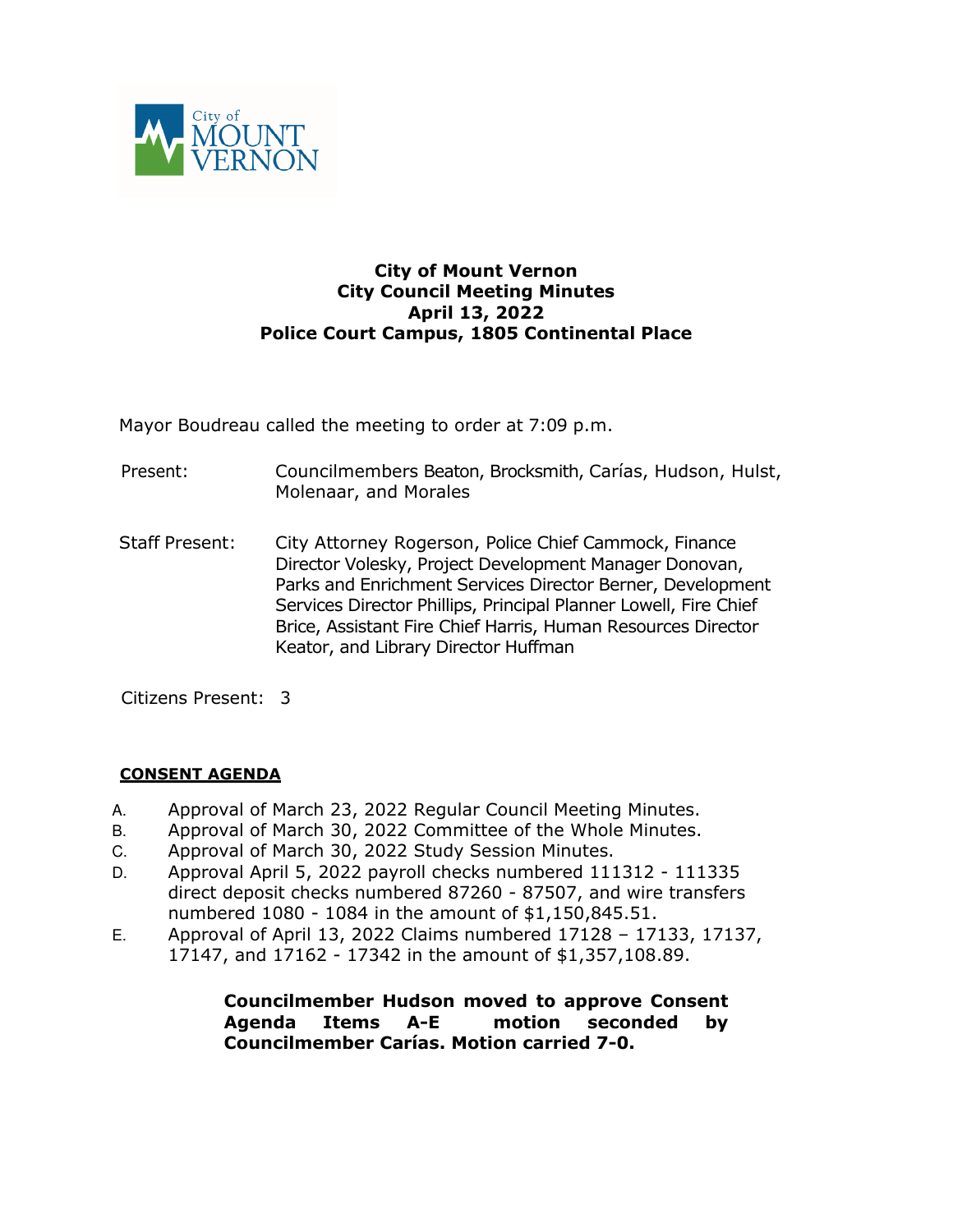# **REPORTS**

- A. Committees
	- 1. Public Works and Library see committee minutes for details.
	- 2. Committee of the Whole report will take place April 27, 2022.
	- 3. Public Safety see committee minutes for details.
- B. Public Comments Email

Public Comments sent via email to council@mountvernonwa.gov were read aloud by Mr. Donovan.

- John Batts IV, Mount Vernon resident, spoke about amending the municipal code for home occupation permits.
- C. Public Comments
	- Ed Johnson, houseless, spoke about senior homelessness, green metal posts in roads, and the First Steps Housing Program.
- D. Mayor's Report
	- Tulip Festival Street Fair is taking place downtown this weekend.
- E. Councilmember Comments
	- Councilmember Beaton, spoke about Volunteer Week and Arnie Svendsen's participation in the Citizen's Academy and COPP Program. She thanked Mr. Svendsen, Linda Eiford, and all Rotary Club members for their volunteer services.
	- Councilmember Carias invited the public to the Kiwanis Salmon BBQ, which takes place Friday, Saturday, and Sunday during the month of April. BBQ proceeds support parks and student scholarships.
- F. Committee Agenda Requests
	- none

# **NEW BUSINESS**

- A. 2022 Legislative Update: Mayor Boudreau introduced 40<sup>th</sup> Legislative District Representative Alex Ramel who provided an update on the recent 2022 Legislative Session. Highlights included priority areas and collaboration. Mr. Ramel spoke about the four priorities: strengthening economic well-being, serving Washingtonians Better, racial equity, and climate crisis. He also spoke about Library Commons funding, recent Police legislation, rural economic development funds for Skagit County, and funding for the Guemes Island ferry.
- B. Volunteers of America Skagit County Office Overview: Mr. Donovan introduced Kirk Pearson of Volunteers of American who provided an overview of the agency and the dispute resolution center currently operating in Mount Vernon.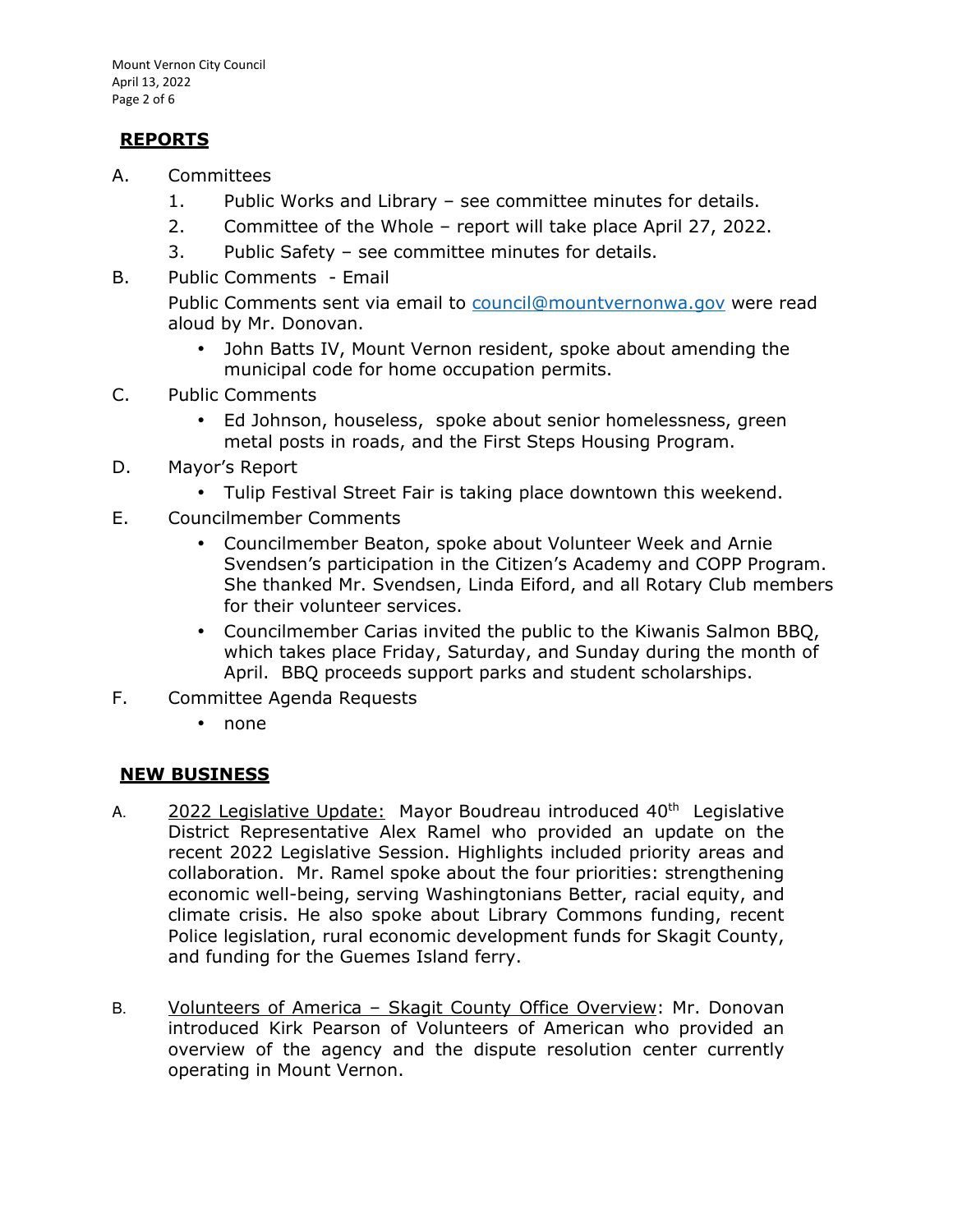Mount Vernon City Council April 13, 2022 Page 3 of 6

C. Approval of Ordinance – Municipal Code Chapters 17.30, 17.45, and 17.84: Ms. Lowell requested approval of an ordinance amending Chapters 17.30 (Public District), 17.45 (Downtown Districts), and 17.84 (Parking and Loading).

Mayor Boudreau opened the public hearing.

Hearing no comments, Mayor Boudreau closed the public hearing. There was a brief discussion of lighting in the Library Commons Project parking garage.

**Councilmember Hudson moved to incorporate Planning Commission recommendations into the record. Motion seconded by Councilmember Brocksmith. Motion carried 7-0.** 

**Councilmember Hulst moved to adopt Ordinance 3846 amending the Mount Vernon Municipal Code Chapters 17.30, 17.45, and 17.84. Motion seconded by Councilmember Molenaar. Motion carried 7-0.** 

D. Approval of Agreement - Economic Development Alliance of Skagit County (EDASC): Mr. Volesky approval of an agreement with EDASC for the promotion of economic development for the year 2022. There was a discussion regarding possible additional funding and proposed projects for Mount Vernon.

> **Councilmember Brocksmith moved authorize the Mayor to enter into an agreement with EDASC for the promotion of economic development in the amount of \$10,000. Motion seconded by Councilmember Morales. Motion carried 7-0.**

E. Approval of Ordinance – Budget Amendment: Mr. Volesky requested approval of an ordinance to amend the 2022 Budget to fund the Integrated Outreach Services (IOS) Program.

> **Councilmember Hulst moved adopt Ordinance 3847 amending the 2022 Budget in the amount of \$325,000, to fund the IOS Program. Motion seconded by Councilmember Hudson. Motion carried 7-0.**

Mayor Boudreau acknowledged the efforts of Police Department staff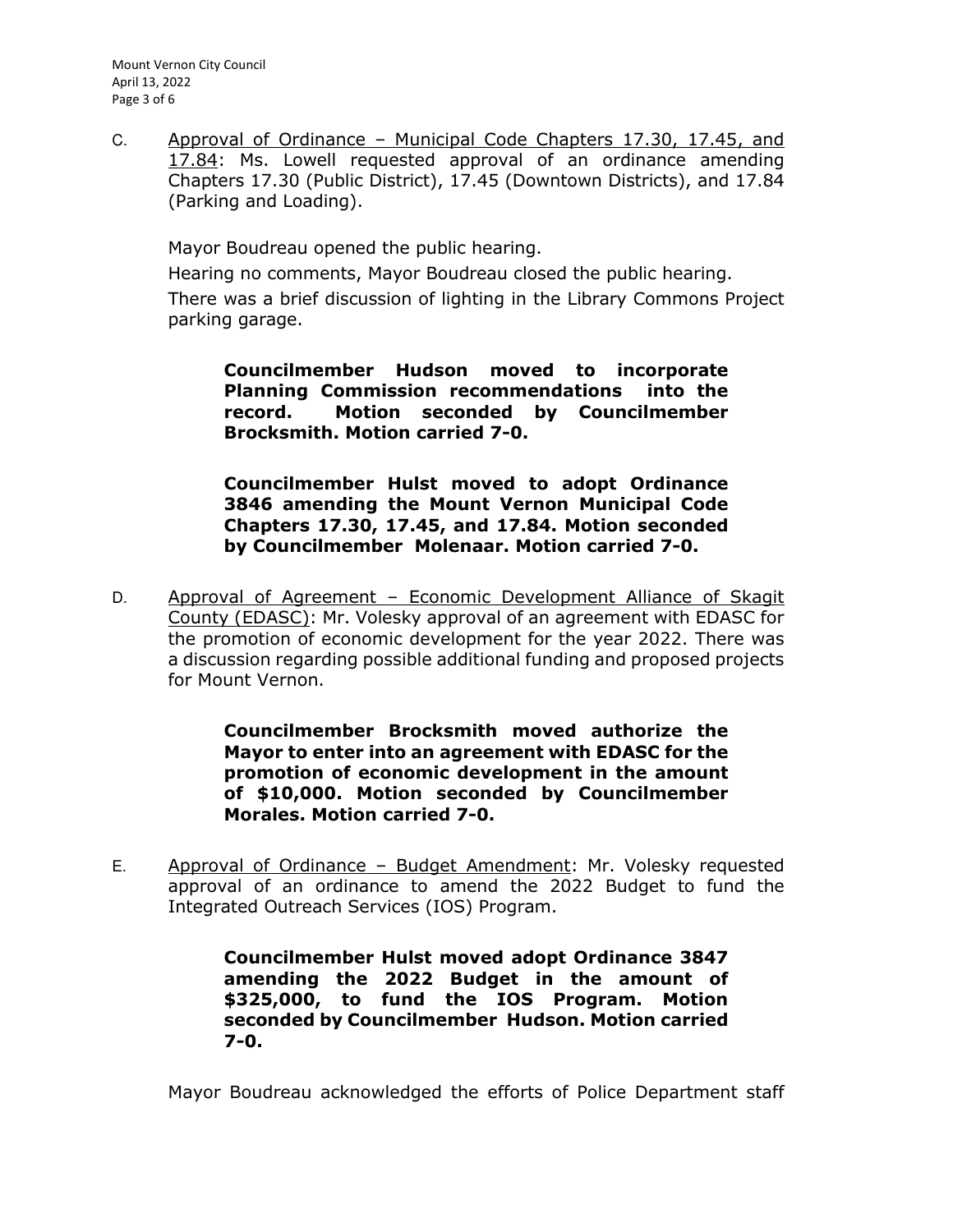Chantel VanDyk, Ben Green, Michael Moore, Erin VonFempe, and Brian Reed for their work on this project.

F. Appointment to the Arts Commission: Ms. Berner requested approval of the appointment of Damond Morris to the Mount Vernon Arts Commission.

> **Councilmember Hudson moved approve the appointment of Damond Morris to the Mount Vernon Arts Commission. Motion seconded by Councilmember Carias. Motion carried 7-0.**

- G. Approval of Street Closure Request: This item was withdrawn.
- H. Approval of Agreement Skagit Fisheries Enhancement Group: Ms. Berner requested approval of an agreement with Skagit Fisheries Enhancement Group for a collaborative project at Edgewater Park for riparian stewardship. This agreement will allow for the access to Edgewater Park for installation of the project.

**Councilmember Molenaar moved authorize the Mayor to enter into an agreement with Skagit Fisheries Enhancement group for access to Edgewater Park. Motion seconded by Councilmember Morales. Motion carried 7-0.** 

I. Approval of Agreement - TranTech Engineering: Mr. Phillips requested approval of an agreement with TranTech Engineering to provide civil design services for the 2022 Street Improvements Program.

> **Councilmember Beaton moved to authorize the Mayor to enter into an agreement with TranTech Engineering to provide civil design services for the 2022 Street Improvements Program in the amount of \$187,000. Motion seconded by Councilmember Morales. Motion carried 7-0.**

J. Approval of Agreement – CTL Electric: Mr. Phillips requested approval of an agreement with CTL Electric to complete the Library LED light conversion.

> **Councilmember Hudson moved to authorize the Mayor to enter into an agreement with CTL Electric**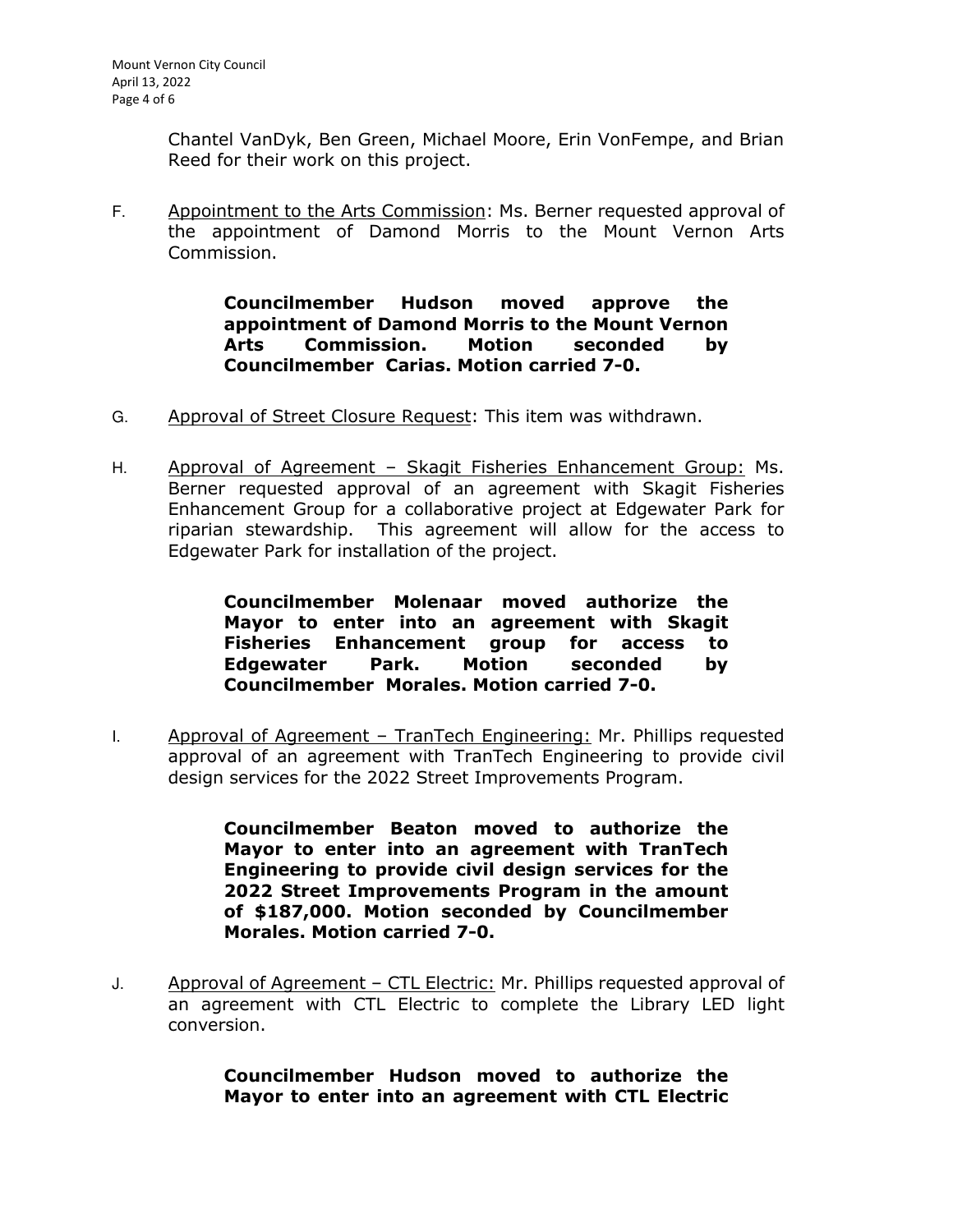## **to complete the Library LED light conversion in the amount of \$71,215. Motion seconded by Councilmember Carias. Motion carried 7-0.**

K. Approval of Agreement – Shelterbelt, LLC: Mr. Phillips requested approval of an agreement with Shelterbelt, LLC for critical areas maintenance and restorative projects.

> **Councilmember Morales moved to authorize the Mayor to enter into an agreement with Shelterbelt, LLC for 2022 critical areas maintenance and restorative projects in the amount of \$24,000. Motion seconded by Councilmember Beaton Motion carried 7-0.**

L. Approval of Ordinance – Classification: Ms. Keator provided a synopsis of the process that occurred and requested approval of an ordinance that implements the classification and compensation salary schedule for nonrepresented employees.

Councilmembers Hulst, Beaton, Brocksmith, Hudson, and Morales shared their thoughts about the study and the placement of the Fire and Police Chief positions on the salary scale.

**Councilmember Brocksmith moved adopt Ordinance 3848 adopting the classification and compensation salary schedule for non-represented employees with the approved amendment. Motion seconded by Councilmember Morales.** 

**Councilmember Hudson moved to amend the motion to adjust the Police Chief up one step on the range from the proposed implementation. Seconded by Councilmember Morales. Motion carried 4-3. Councilmembers Beaton, Hulst and Molenaar opposed.** 

**Hulst moved to amend the proposed ordinance to place the Fire Chief and Police Chief positions to pay grade 41. Motion seconded by Councilmember Beaton. Motion failed 3-4. Councilmembers Brocksmith, Hudson, Carias, and Morales opposed.**